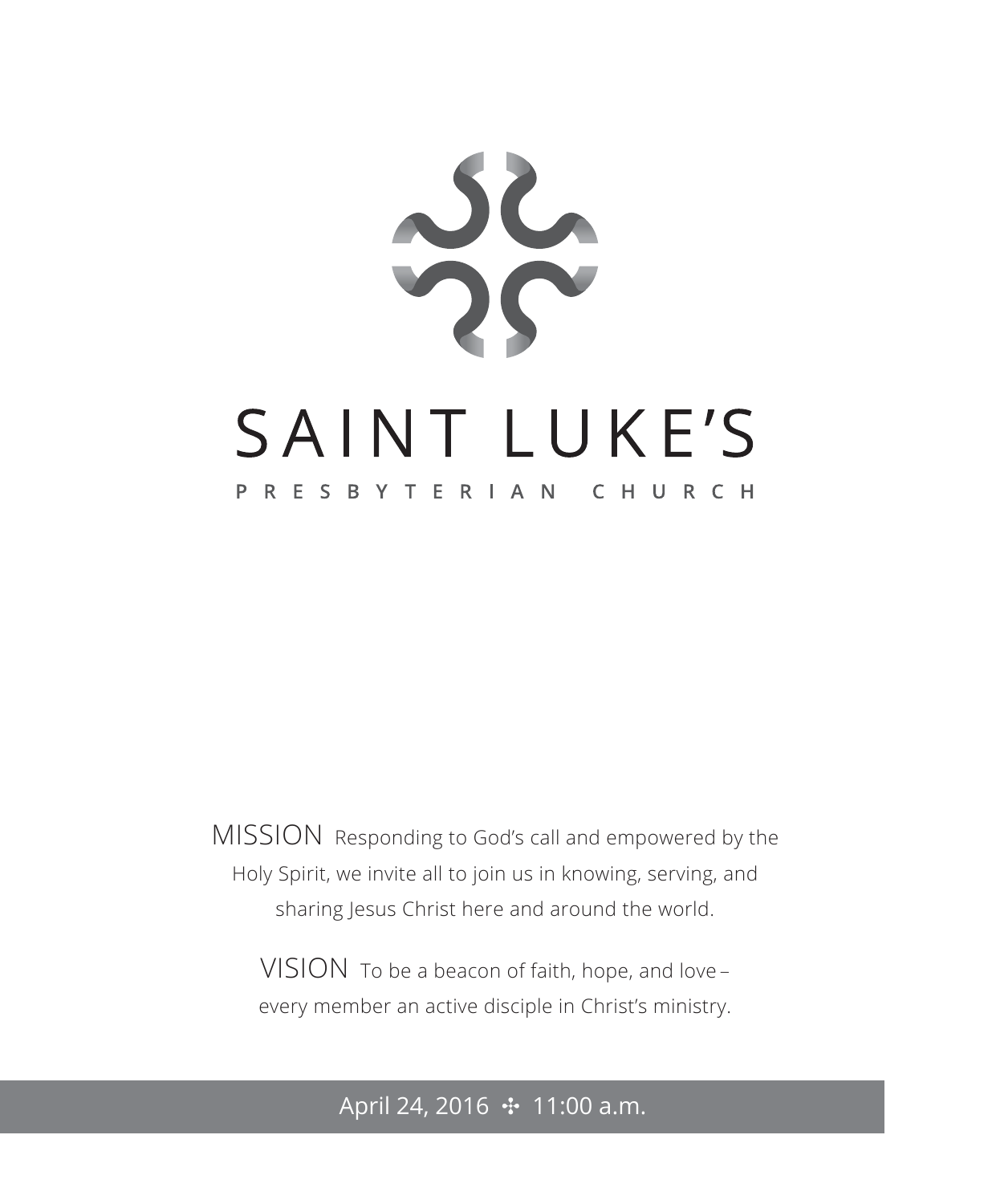

1978 Mount Vernon Road • Dunwoody, Georgia 30338 770.393.1424 • www.slpres.org

### **April 24, 2016**

5th Sunday of Easter

### **Liturgical Color:** *White*

*White is used on days we celebrate the redemptive work of Jesus Christ, such as Christmas, Easter and Communion Sundays.*

*Today's flowers are given by Lou LaMotte in loving memory of Lila Jean LaMotte, and in celebration of the 90th anniversary of her birth on April 28.*

### **SUNDAY SCHEDULE**

**8:30 a.m.** Chapel Communion Service **9:30 a.m.** Sunday School **11:00 a.m.** Sanctuary Worship Service *Nursery available at all services & Sunday School*

### **SERVING TODAY**

| Acolytes Supervisor, Cailin Thelen             |                                                  |
|------------------------------------------------|--------------------------------------------------|
|                                                | Bell Ringer. Christine Turnbull                  |
|                                                | Bible Bearer Sydney McGoldrick                   |
|                                                | Candle Lighter Elliott McGoldrick                |
|                                                |                                                  |
| <b>Chancel Guild</b> Mike & Dorothy Kitchens   |                                                  |
| <b>Continental Breakfast </b> Youth            |                                                  |
| <b>MusiciansGrace Strickland, flute;</b>       | Bailey Baldwin, cello                            |
|                                                |                                                  |
| <b>Sound Crew Lindsay Ballow</b>               |                                                  |
| <b>Ushers.</b> Paula Humer; Katherine Robeson; | Brad Troha, Emma Troha, Jack Troha & Jenny Troha |

### **WELCOME, GUESTS!**

We are delighted you are worshiping with us!

**DURING** the Welcome, please print the requested information on the Friendship Pad and pass the Friendship Pad down the pew.

**AFTER** the worship service, please visit the welcome table in the Narthex (Sanctuary lobby). A Deacon and an Elder will be on hand to welcome you and answer questions. They will also provide you with a Guest Packet and a loaf of freshlybaked bread.

**FOR MORE** information about our programs, ministries or membership, please contact one of our Pastors at 770.393.1424, or visit our website: slpres.org.

### **THAT ALL MAY WORSHIP**

**A HEARING LOOP** is accessible by switching hearing aids to **T-coil**. **LARGE PRINT HYMNALS** and **BACK CUSHIONS** are available; our ushers are happy to assist you.

**CHILDREN** are a precious part of our church family, and we welcome them in worship. Worship notebooks and activity packets are available on the back ledges of the sanctuary for preschool and elementary ages. Each week, children are invited to walk up for an age-appropriate message during "Tell Us Our Story." After that time, they may remain in worship, go to child care (PreK and younger), or to learn more about our worship traditions in Faithful Friends (K, 1st & 2nd grades).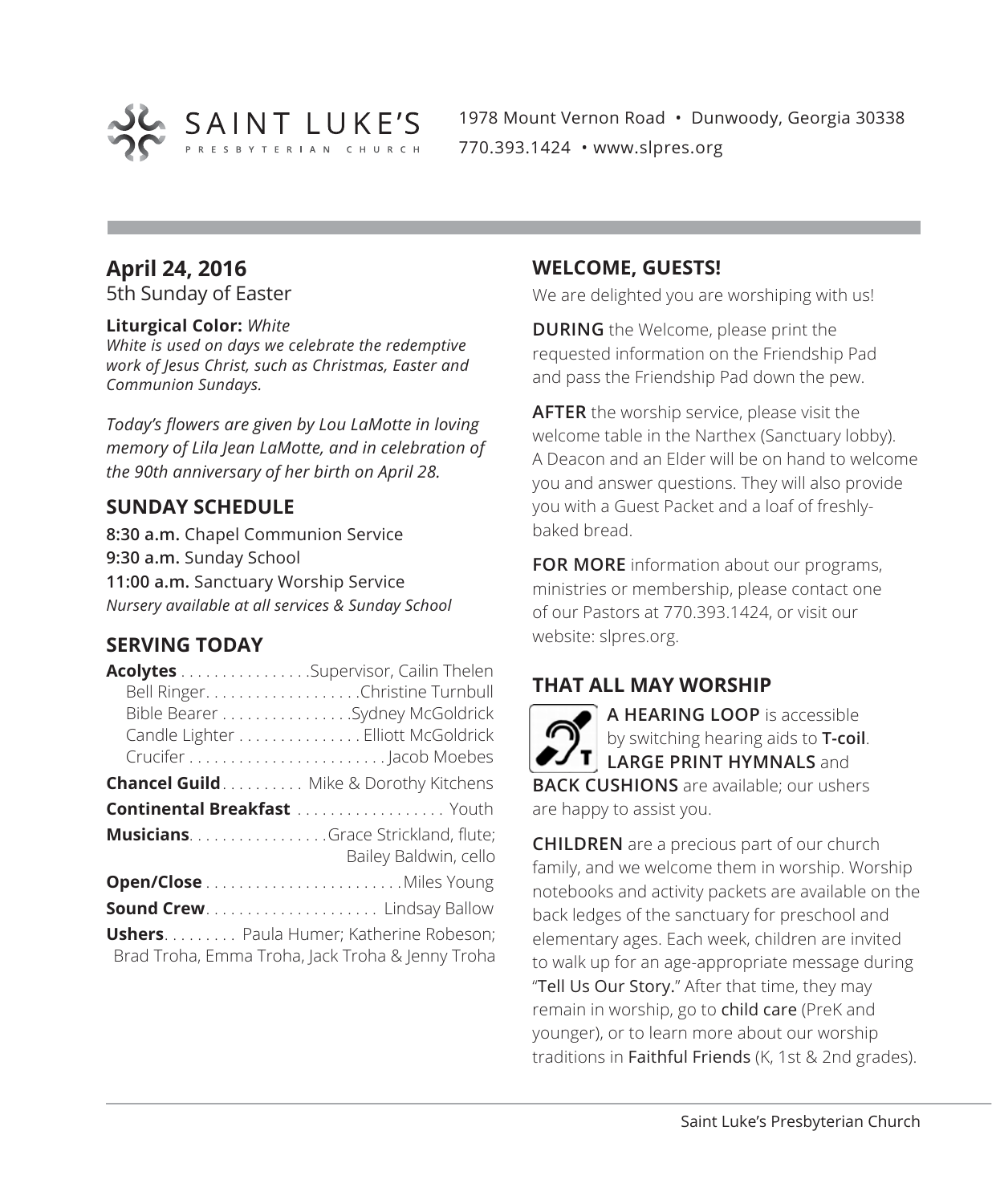### **In Preparation for Worship**

 And God loves us... God loves me and wants me to grow. I am trying, before I die, to learn to trust this continual going into the unknown. I better live a long, long life.

Joan Chittister, OSB *Called to Question*

### **Gathering Prayer**

### **Chiming of the Hour**

**Prelude** Adagio *Frank Bridge* 

### **Welcome & Passing of the Peace**

Leader: May the peace of Christ be with you. **People: And also with you.**

### \* Introit

 Hail the Lord of earth and heaven! Praise to you by both be given, every knee to you shall bow, risen Christ, triumphant now. Alleluia!

### **Call to Worship** \*

Leader: Christ is alive!

**People: The grave could not contain him!** 

Leader: And the news cannot be hidden!

**All: Come, let us worship the risen Lord.**

### \* Hymn #305

**Hymn #305** Come Sing, O Church, in Joy *DARWALL'S 148TH*

### **Call to Confession**  \*

Leader: The Lord be with you. **People: And also with you.**

Leader: Let us pray.

### **Prayer of Confession**  \*

 **Patient God, sometimes we are just too busy for our own good. We pledge ourselves to hectic schedules, demands on time, energy, and resources that erode all too quickly. We seem to be rushing through life and focusing on the wrong things. The cries of those in need often go unheeded in our blur of activities which sap our energy, our resources, our spirits. Slow us down a bit, Lord. Help us to hear the words of patient love that You have for us. May we take time to bear witness to that love in all that we do.** *(time of silent confession)*

Leader: Lord, in Your mercy,

**All: Hear our prayer, Amen.**

**Introit** Chancel Choir

သိုင်္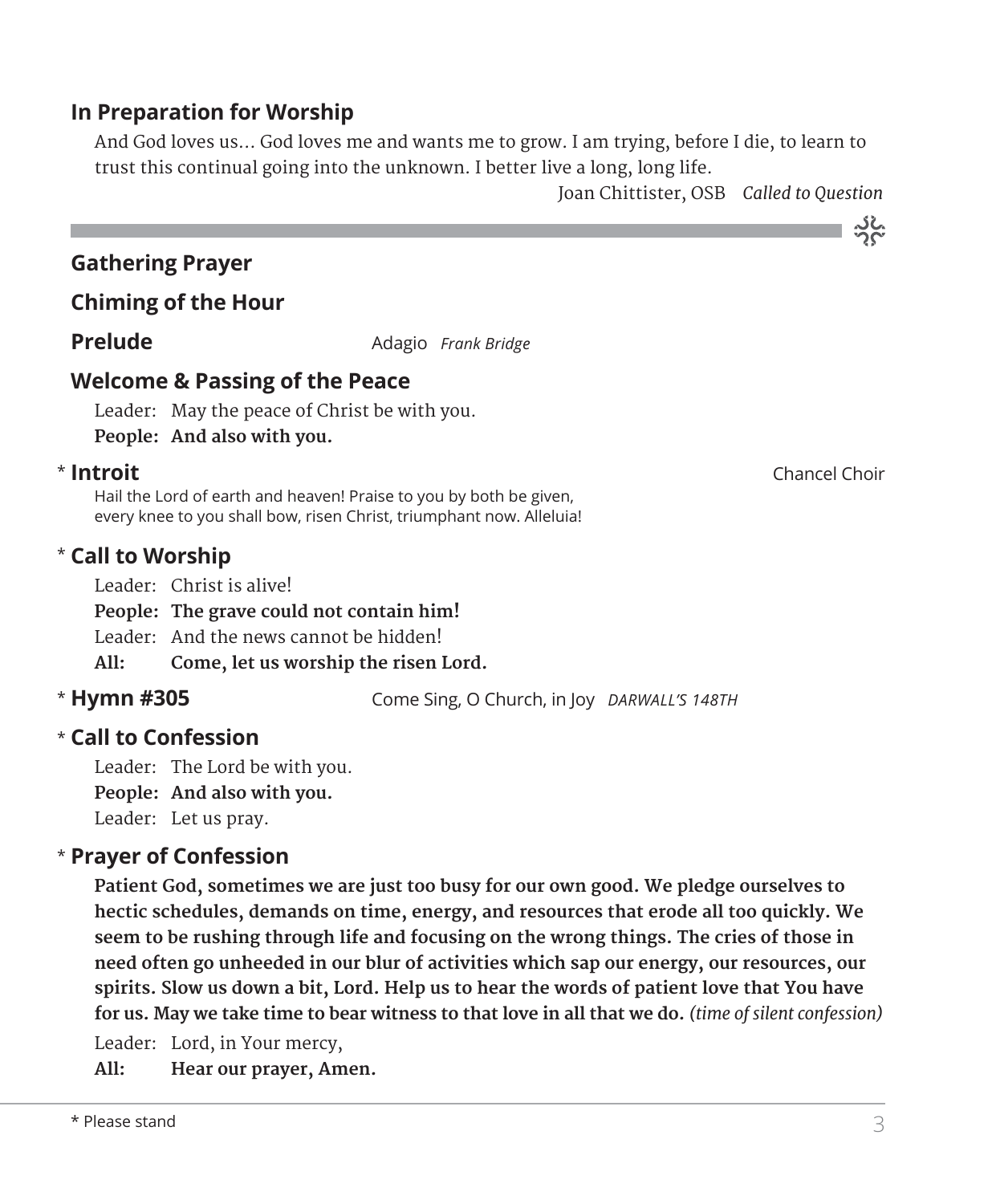### **Assurance of Forgiveness** \*

### \* Song of Praise

**Song of Praise** Thine Is the Glory *JUDAS MACCABEUS*

 **Thine is the glory, risen, conquering Son; endless is the victory thou o'er death hast won!**

### **Tell Us Our Story Phil Brown**

*Parents may take their young children (through PreK) to our nursery in Sheppard Hall. Parents of children in K, 1st or 2nd grade may take them to Faithful Friends in The Harbor, Rm. 213.*

### **Morning Prayer & The Lord's Prayer**

 **Our Father Who art in heaven, hallowed be Thy name. Thy kingdom come, Thy will be done, on earth as it is in heaven. Give us this day our daily bread; and forgive us our debts, as we forgive our debtors; and lead us not into temptation, but deliver us from evil. For Thine is the kingdom and the power and the glory, forever. Amen.**

|                                         | (John Newton)                                                                                                                                                                                                                                                                                                                                                                                                                                                                                                                                                                                                                                                                                                                                                  |
|-----------------------------------------|----------------------------------------------------------------------------------------------------------------------------------------------------------------------------------------------------------------------------------------------------------------------------------------------------------------------------------------------------------------------------------------------------------------------------------------------------------------------------------------------------------------------------------------------------------------------------------------------------------------------------------------------------------------------------------------------------------------------------------------------------------------|
| Isaiah 46:8-11; page 636                | (E. A. Hoffman)<br>Amanda Humer                                                                                                                                                                                                                                                                                                                                                                                                                                                                                                                                                                                                                                                                                                                                |
| Acts 8:1-8; page 118                    |                                                                                                                                                                                                                                                                                                                                                                                                                                                                                                                                                                                                                                                                                                                                                                |
| Scattered and Covered                   | Shannon Dill                                                                                                                                                                                                                                                                                                                                                                                                                                                                                                                                                                                                                                                                                                                                                   |
|                                         |                                                                                                                                                                                                                                                                                                                                                                                                                                                                                                                                                                                                                                                                                                                                                                |
| from A Brief Statement of Faith (PCUSA) |                                                                                                                                                                                                                                                                                                                                                                                                                                                                                                                                                                                                                                                                                                                                                                |
| Leader: The Word of the Lord.           | What a fellowship, what a joy divine, what a blessedness, what a peace is mine,<br>leaning on the everlasting arms. Leaning, leaning, safe and secure from all alarms.<br>O how sweet to walk in this pilgrim way, O how bright the path grows from day to day.<br>Through many dangers, toils and snares I have already come.<br>What have I to dread, what have I to fear? I have blessed peace with my Lord so near.<br>God of Grace and God of Glory CWM RHONDDA<br>In life and in death we belong to God. Through the grace of our Lord Jesus Christ,<br>the love of God, and the communion of the Holy Spirit, we trust in the one triune<br>God, the Holy One of Israel, whom alone we worship and serve.<br>Leader: Jesus proclaimed the reign of God: |

**People: preaching good news to the poor and release to the captives, teaching by word and deed and blessing the children,** 

\*

\*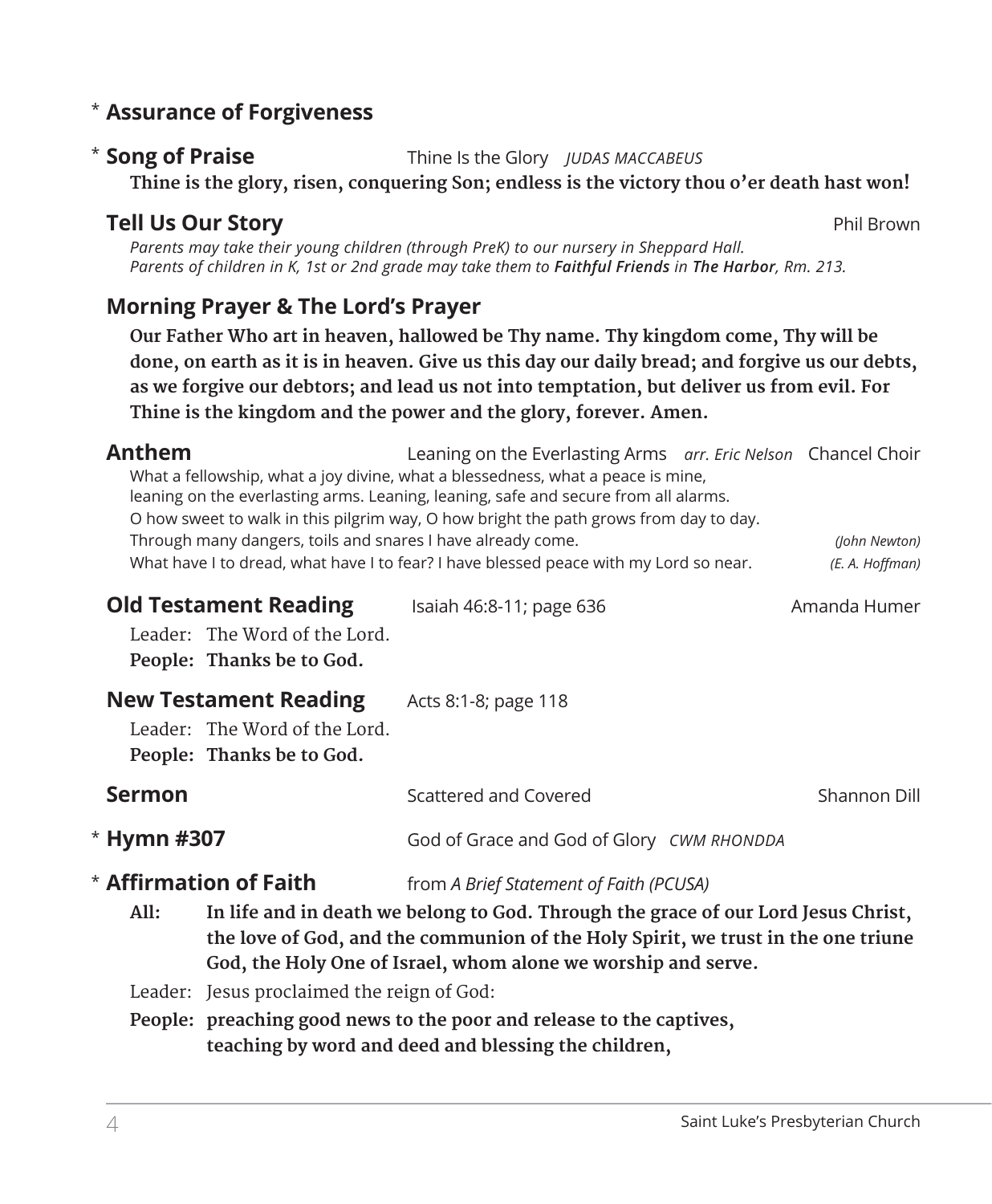| healing the sick and binding up the brokenhearted, eating with outcasts, |  |
|--------------------------------------------------------------------------|--|
| forgiving sinners, and calling all to repent and believe the gospel.     |  |

- Leader: We trust in God the Holy Spirit, everywhere the giver and renewer of life. In a broken and fearful world, the Spirit gives us courage
- **People: to pray without ceasing,**

**to witness among all peoples to Christ as Lord and Savior, to unmask idolatries in church and culture, to hear the voices of peoples long silenced, and to work with others for justice, freedom, and peace.** 

**All: In gratitude to God, empowered by the Spirit, we strive to serve Christ in our daily tasks and to live holy and joyful lives, even as we watch for God's new heaven and new earth, praying, "Come, Lord Jesus!"** 

**Offering Community Community Community Community Offertory** *Alexandre Guilmant* 

*Giving is a tangible sign of worship. If you give electronically, there is a blue, laminated, 'electronic giving' card in the pew rack to place into the offering plate as it is passed.* 

\* Song of Thanksgiving **Song of Thanksgiving** Praise God, from Whom All Blessings Flow *LASST UNS ERFREUEN* **Praise God, from whom all blessings flow. Praise God, all creatures high and low. Alleluia, alleluia! Praise God, in Jesus fully known: Creator, Word, and Spirit one. Alleluia, alleluia! Alleluia, alleluia, alleluia!**

### **Dedication of Choir Robes**

**Litany** Psalm 92:1-4

Leader: It is good to give thanks to You, Lord,

**People: To sing praises to Your name, O Most High;**

Leader: To declare Your steadfast love in the morning,

**People: And Your faithfulness by night,**

Leader: To the music of the lute and the harp,

**People: To the melody of the lyre.**

Leader: For You, O Lord, have made us glad by Your work;

**People: At the works of Your hands we sing for joy.**

### **Prayer of Dedication**

### **Response**

 **As God's chosen ones, holy and beloved, let the word of Christ dwell in you richly; teach and admonish one another in all wisdom; and with gratitude in your hearts sing psalms, hymns, and spiritual songs to God. And whatever you do, in word or deed, do everything in the name of the Lord Jesus, giving thanks to God the Father through Him.**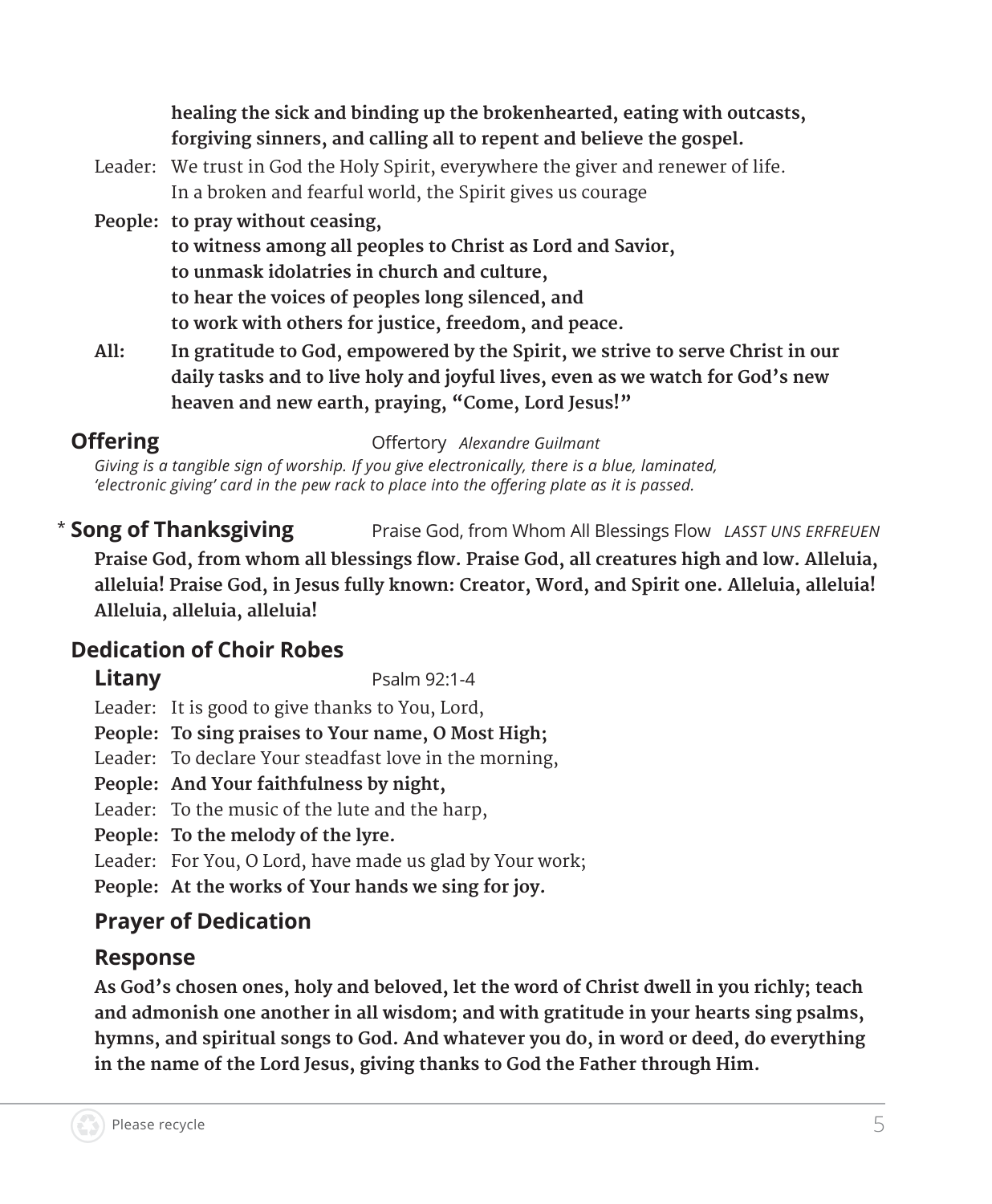**Hymn #686** God of Our Life *MERTON*

### **Benediction** \*

### **Response** Chancel Choir **Chancel Choir**

 Go to the world! Go as the ones I send, for I am with you till the age shall end, when all the hosts of glory cry, "Amen!" Alleluia!

### \* Postlude

**Postlude** Allegro Maestoso *Frank Bridge*

**Worship Note:** *We dedicate our choir robes in worship this morning and we look forward many years of wearing them as we celebrate music and musicians in our congregation. Our former choir robes were purchased in 1994, and they have been donated to the organization Robe Gifting International where they will be passed along to a church in need. Many thanks for those choir members and church families who have donated the funds to completely cover the cost of these magnificent new vestments. Soli Deo Gloria!*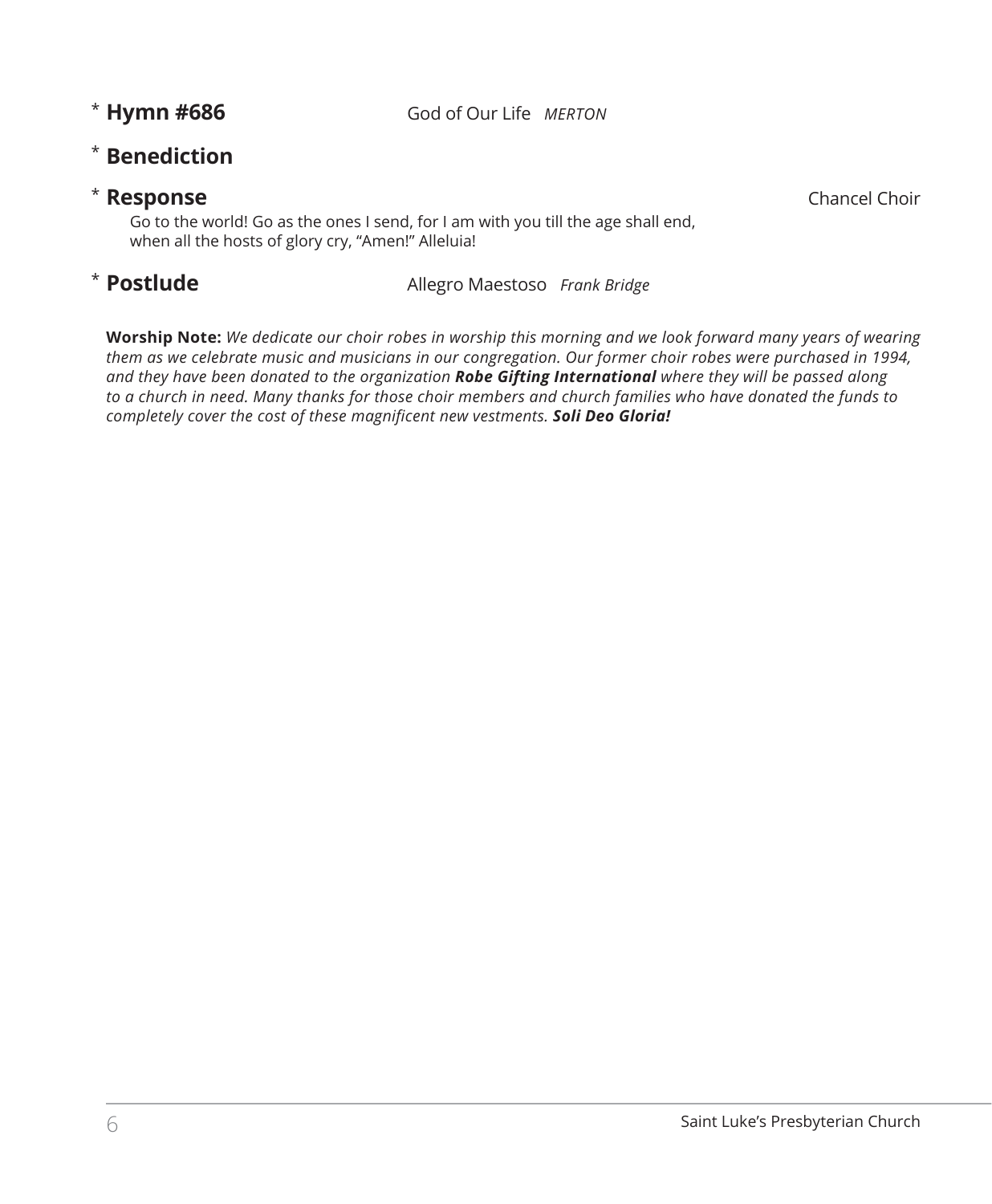# Sunday Spotlights:

**CHASTAIN AT SAINT LUKE'S IS TONIGHT AT 6 PM!** Bring bring a picnic dinner and  $\widetilde{\mathbf{Q}}^{\bullet}$  enjoy a musical evening "Chastain-style" at Saint Luke's. The program features talented musicians from the congregation. If you didn't reserve a table, you're welcome to bring a lawn chair or blanket. In case of bad weather, we will move the event into the Great Hall.

**\$2,500 SAINT LUKE'S COLLEGE SCHOLARSHIP** High school seniors: need a little  $\boldsymbol{R}$  financial help with your first year of college? An anonymous donor has created a Saint Luke's (SLPC) College Scholarship! \$2,500 will be awarded to a high school senior who is enrolling in an accredited four-year college in the U.S. To be considered for this award, a student: must be an active member of SLPC or a child or a grandchild of an active member; and must complete an application and submit it for review by Saint Luke's College Scholarship Committee.

- 1. Print an application from the website: www.slpres.org ––› Resources ––› Forms ––› Saint Luke's Scholarship Application.
- 2. Drop off your completed application in the church office or mail it to the church to the attention of Lindsay Moss. **Deadline for Submission: May 7.**

Questions? Contact Mark Reed: Office 770.350.8005; Home 770.394.3423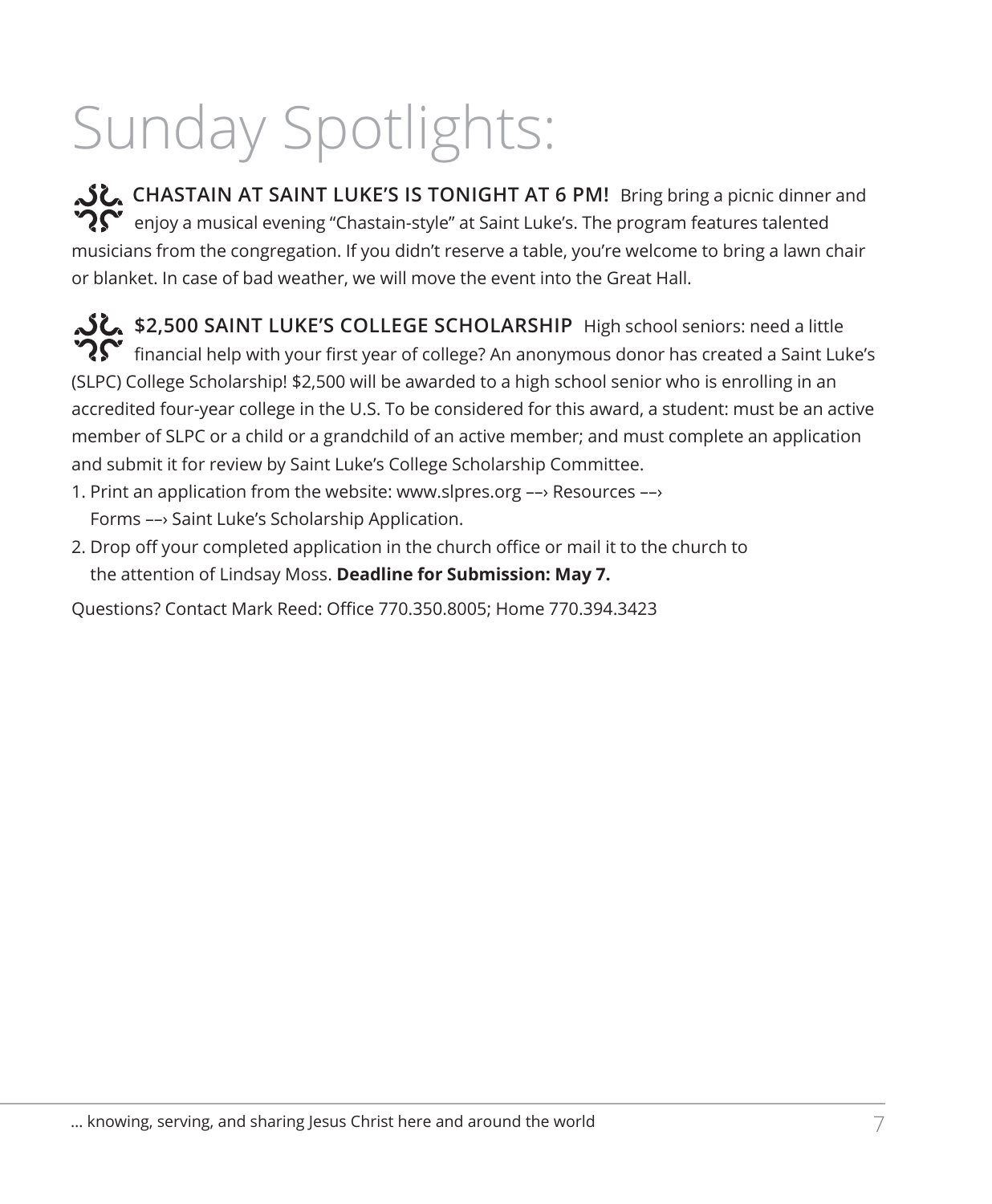**INQUIRERS/NEW MEMBER CLASS** Join Shannon Dill for an overview of Saint Luke's and the Presbyterian faith. This is a great class for anyone exploring churches or interested in joining Saint Luke's. Meet Sundays (through May 1) from 9:30-10:30 a.m. in the Session Room. Childcare provided.

## **ADULT MINISTRY Shannon Dill**

shannondill@slpres.org / 770.393.1424 ext. 229

**ADULT SUNDAY SCHOOL** classes meet between the worship services, 9:30-10:30 a.m. Descriptions of current groups are available on our website (slpres.org) or http://bit.ly/ AdultSundaySchool. Please join us!

**FRIDAY MORNING MEN'S BIBLE STUDY** Fellowship and Bible study every Fri. from 6:40-8:00 a.m. in the Parlor with Dan Joyce.

### Stay current with Saint Luke's Youth Ministry by signing up for text message updates. Dial 81010 and text: for Middle School updates: youth, text **@6th-8thSL** parents, text **@MSparentSL** for High School updates: youth, text **@9th-12thSL** parents, text **@HSparentSL** for Youth Choir updates: text @choirSL **YOUTH CONNECTION Phil Brown** philbrown@slpres.org / 770.393.1424 ext. 238 **May 1: Six Flags** Register on www.slpres.org, under youth menu. **May 15: Mandatory Summer Trip meetings: 1:30 - 3 p.m.** Mt. TOP Tool safety training. Bring a 16 or 20 oz. claw hammer. **3 - 3:45 p.m.** Massanetta Springs **3:45 - 4:30 p.m**. Montreat **May 22: End of the Year Parties 4 - 5:30 p.m.** Middle School **6 - 7:30 p.m.** High School **June 13-16: Vacation Bible School - youth volunteers needed!**  Check out the huge sign-up board in Sheppard Hall.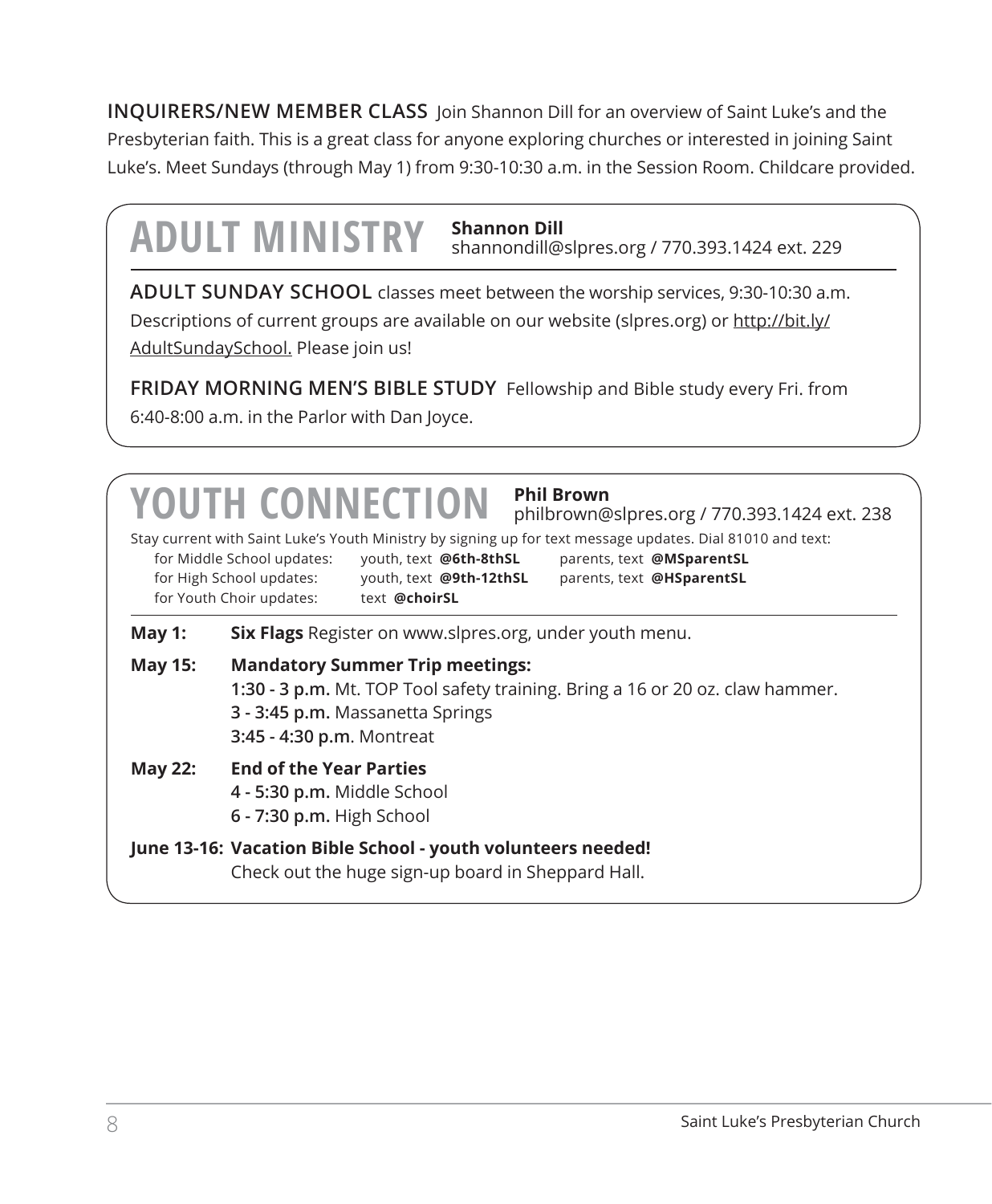### **MUSIC MINISTRY Clair Maxwell**

clairmaxwell@slpres.org 770.393.1424 ext. 227

| <b>Weekly Choir Rehearsals:</b> |                  |                         |
|---------------------------------|------------------|-------------------------|
| Sundays                         | 12:15-1:00 p.m.  | Youth Choir             |
| Wednesdays                      | $5:15-5:45$ p.m. | Cherub Choir            |
|                                 | 5:00-5:45 p.m.   | Westminster Choir       |
|                                 | 6:30-7:20 p.m.   | <b>Festival Ringers</b> |
|                                 | 7:30-9:00 p.m.   | Chancel Choir           |

**SUMMER MUSIC SUNDAYS** We are currently scheduling music for our summer worship services while our choirs take the summer off. If you play an instrument, take music lessons, or can't sing with the choirs during the year, this is your chance to share your gifts with the congregation. Music is needed at the 8:30 and 11 a.m. services from June 5 to Aug. 14; all singers and instrumentalists (as soloists or in ensembles) are welcome and appreciated! Contact Clair Maxwell (info above) if you would like to participate.

## **SPLASH!** *CHILDREN'S*

### **Catherine Anne Thomas**

cathomas@slpres.org / 770.393.1424 ext. 228

**June 13-16 / 9:15 a.m. - 12:30 p.m.**

### **CAVE QUEST VACATION BIBLE SCHOOL AT SAINT LUKE'S**

Kids learn that Jesus is the one who lights our way and gives us hope! Online registration is open and filling fast: www.slpres.org/vbs-2016-cave/

**WE NEED LOTS OF HELP** to make Vacation Bible School a fun and memorable adventure for our young friends this summer! There are many ways you can support this important outreach program – please visit the info & sign-up board in Sheppard Hall or contact Catherine Anne Thomas (info above). Thank you!

**VBS Volunteer training TODAY after the 11:00 service in the Session Room.**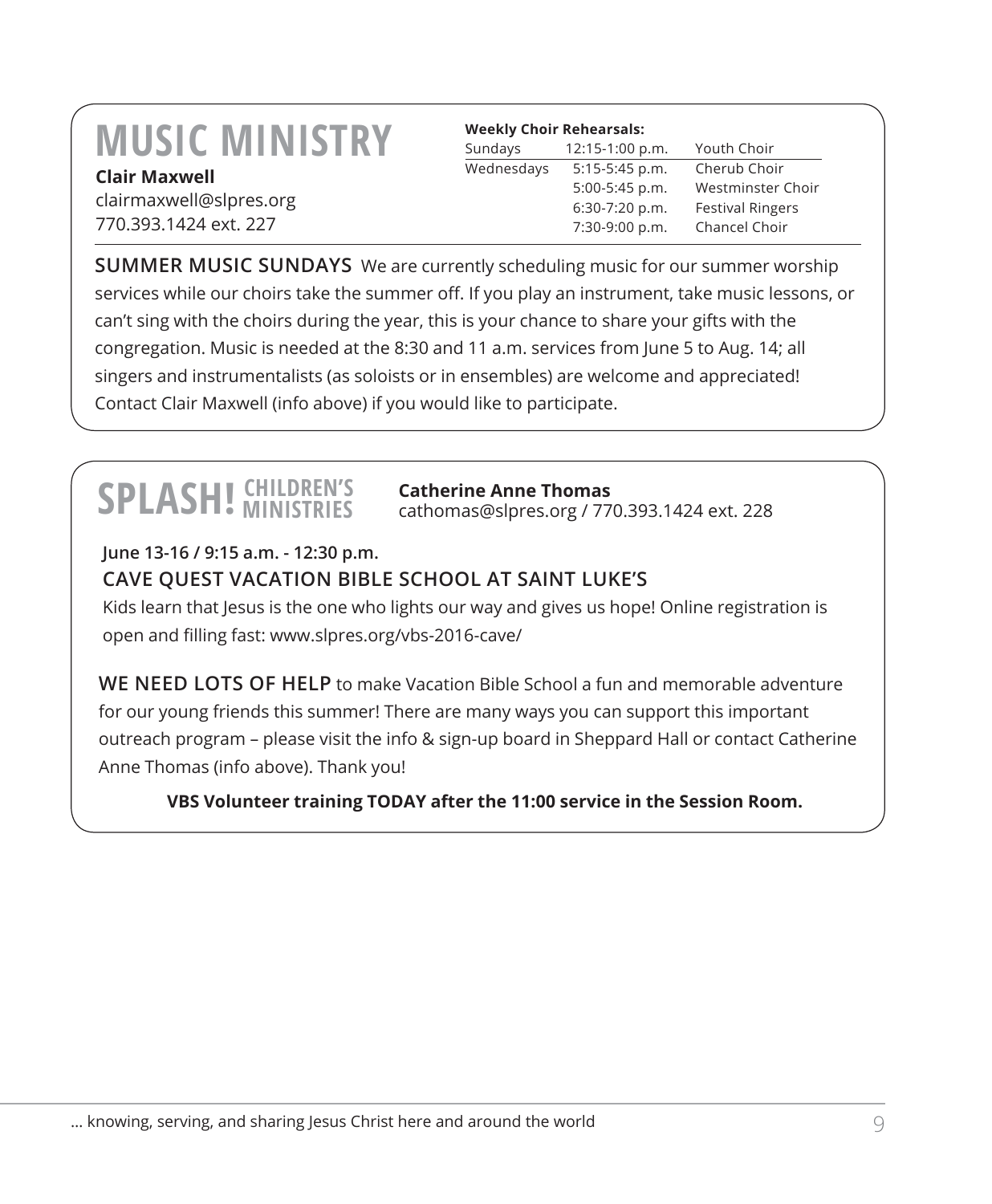### **APRIL 26: TRIVIA TIME WITH RON**

**VALDES!** OWLS (Older, Wiser, Loving Seniors) Ron is so much fun and entertaining with our Trivia game. There are great questions and of course we all know the answers – we just can't always get them off the tip of our tongue! Join us for a very entertaining afternoon in which you will laugh out loud… more than once or twice!! We'll have a pizza lunch and lots of trivia. Remember to sign up on the poster in the lobby. It's April 26 at 11:30 a.m. and the cost is still only \$6 per person.

### **SPECIAL MOTHER'S DAY OFFERING**

On Sun., May 8, our congregation will join with more than 200 Presbyterian churches in Georgia in support of the *Caring Hands Fund* for Presbyterian Homes of Georgia. Our gifts help to provide much needed care and services for more than 400 elderly residents who have outlived their financial resources. Donation envelopes will be in the pew racks.

**INSTALLATION & RECEPTION** Save the date for this happy day at Saint Luke's! David Lower will be officially installed as our Senior Pastor on Sun., May 15, followed by a celebratory reception in the Great Hall. More details to come.

**CALLING ALL LADIES!** Join the Presbyterian Women on May 9th for our annual Spring Gathering! We will begin with fellowship at 6 p.m., a potluck dinner in the Great Hall, then a church service in the chapel. All are welcome; please register on the sign up sheet in the lobby. Questions? Contact Faye Cashwell: faye@cashwellhome.com or Andrea Price: andreacoppedgeprice@gmail.com.

**MEALS FOR IOH** Help us support the Interfaith Outreach Home by preparing and delivering a meal on **May 19**. Saint Luke's will reimburse your expenses. Sign up on the poster in the lobby, or contact Al Bridges at 770.394.6581.

**THANK YOU** for continuing to wear your name tag! You can pick up and drop off your tag each Sunday on the blue ribbons in the hallway between the narthex and the lobby. If you would like us to make a free name tag for you, please call the church at 770.393.1424 during office hours.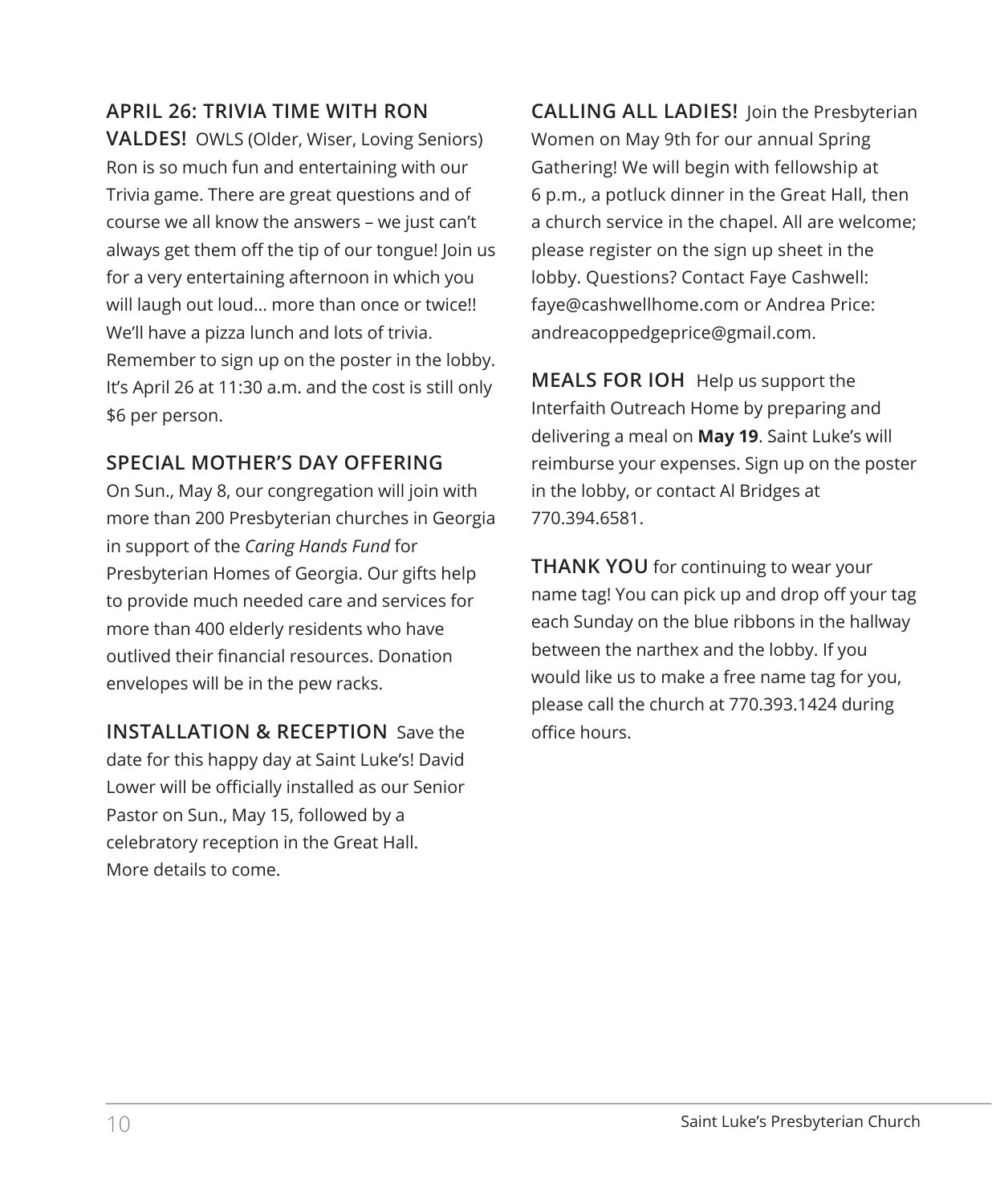### **THIS SUMMER AT** CAMP LITTLE SAINTS

*Saint Luke's preschool is offering two fun camps for kids who turned 2 by Sept. 1, 2015, through kids who have completed Kindergarten. Space is limited. Contact Carol Perry at 770.393.1424 ext. 240.*

### **LITTLE SAINTS SCIENTISTS**

**May 31-June 3, 9 a.m. - 1 p.m.**

This camp is for curious kiddos who love experimenting, questioning and discovering! Meet each morning in the Little Saints Science Room and explore the world of super cool science.

### **GONE WILD AT THE ZOO!**

**June 6 - June 9, 9 a.m. - 1 p.m.**

Pack your bags and join us as we travel to zoos all over the globe. We'll visit koalas at the Australia Zoo and giant pandas at the Beijing Zoo. In Peru, we'll go to the Tapiche Rainforest Reserve to see monkeys and toucans. Lastly, we'll travel to the Johannesburg Zoo in South Africa and hang out with the lions, zebras, elephants and giraffes!

WHEN THE KIDS ACT UP An amazing summer camp is offered by ACT UP (Arts, Creativity & Theatre Uniting People) ministry at Saint Luke's with the Missoula Children's Theatre. Children and youth (entering 1st grade - high school seniors) spend a week (July 25-29) learning and rehearsing "The Princess and the Pea," offering a free performance on Sat., July 30. 9 a.m. - 2:30 p.m. Space is limited. Register online at www.slpres.org.